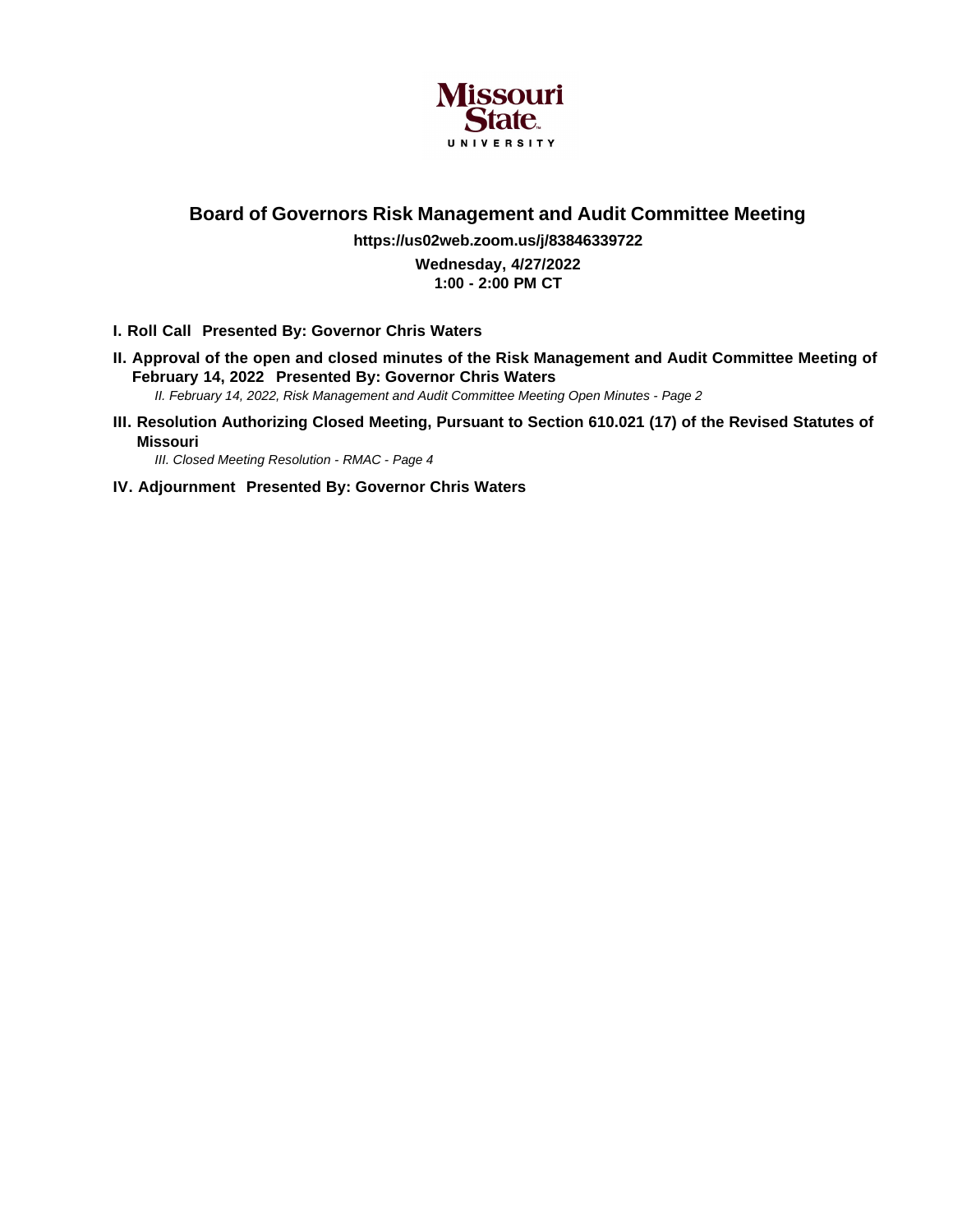## **MINUTES OF THE BOARD OF GOVERNORS RISK MANAGEMENT AND AUDIT COMMITTEE MISSOURI STATE UNIVERSITY MONDAY, FEBRUARY 14, 2022**

Governor Chris Waters, Chair of the Risk Management and Audit Committee, called the meeting to order at 3:03 p.m. via Zoom webinar.

## **Roll Call**

| $Present -$ | Chris Waters, Committee Chair                                  |
|-------------|----------------------------------------------------------------|
|             | Amelia "Amy" Counts, Committee Member                          |
|             | Carol Silvey, Committee Member                                 |
|             | Jay Wasson, Committee Member                                   |
|             | Also present – Clif Smart, President                           |
|             | Rachael Dockery, General Counsel and Chief Compliance Officer  |
|             | Anson Elliott, Governor                                        |
|             | Craig Frazier, Governor                                        |
|             | Natalie McNish, Director of Internal Audit and Risk Management |
|             | Kyle Moats, Director of Athletics                              |
|             | Lynn Parman, Governor                                          |
|             | Suzanne Shaw, Vice President for Marketing and Communications  |
|             | Rowena Stone, Secretary to the Board of Governors              |

## **Approval of Minutes**

Governor Waters called for a motion to approve the minutes of the December 16, 2022, Risk Management and Audit Committee meeting. Governor Amy Counts provided a motion, receiving a second from Governor Carol Silvey.

Motion passed 4-0.

**Review of NCAA Independent Accountant's Report on Applying Agreed-Upon Procedures** Kyle Miller, BKD Audit Senior Manager, provided the results of the NCAA Independent Accountant's Report. Based upon the required procedures review by BKD, the university complied with the NCAA agreed upon procedures.

### **Closed Session**

It was determined that the Board of Governors needed to meet in a closed session to consider items of business provided in the Revised Statutes of Missouri. Governor Waters asked if a resolution authorizing a closed meeting of the Board was prepared. Thereupon, the following resolution was presented for consideration:

BE IT RESOLVED by the Risk Management and Audit Committee of the Board of Governors for Missouri State University that a closed meeting, with closed records and closed vote, be held during a recess of the Risk Management and Audit Committee meeting of the Board of Governors to consider items pursuant to:

 R.S.Mo. 610.021(17). "Confidential or privileged communications between a public governmental body and its auditor,...."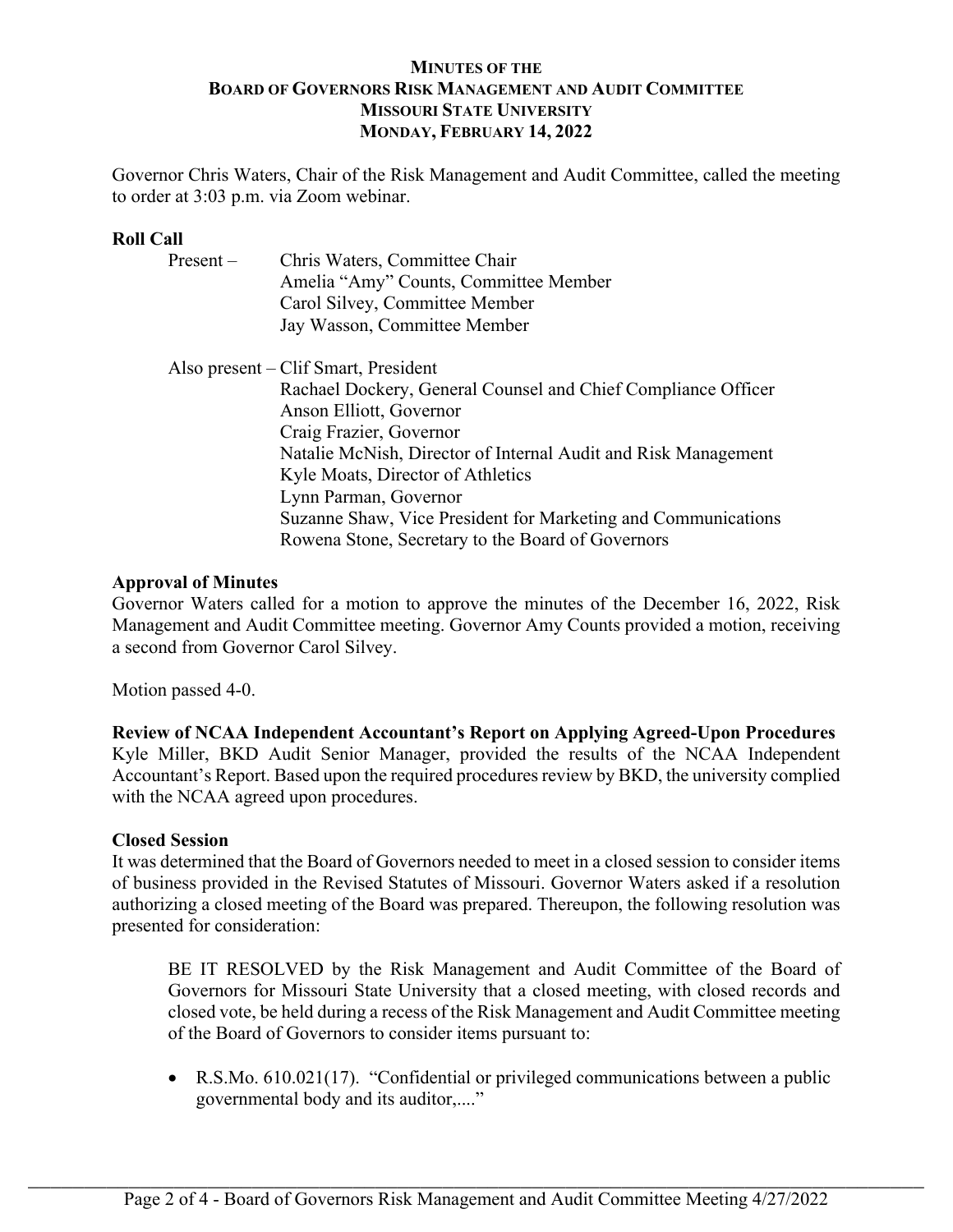Governor Jay Wasson moved the approval of the resolution and Governor Silvey seconded the motion.

A roll-call vote on the motion was as follows: those voting in favor – Governors Counts, Silvey Wasson, and Waters; those voting against – none.

The open meeting recessed at 3:12 p.m. to go into closed session.

The open meeting reconvened at 4:23 p.m.

### **Adjournment**

With no additional information needing to be discussed, Governor Waters called for a motion to adjourn the meeting. Governor Wasson provided a motion; Governor Counts provided a second.

Motion passed 4-0.

Meeting adjourned at 4:23 p.m.

Chris Waters Committee Chair

 $\mathcal{L}_\text{max}$  , where  $\mathcal{L}_\text{max}$  , we have the set of the set of the set of the set of the set of the set of the set of the set of the set of the set of the set of the set of the set of the set of the set of the set of

Passed at the meeting of April 27, 2022

Rowena Stone Secretary to the Board

 $\mathcal{L}_\text{max}$  , where  $\mathcal{L}_\text{max}$  , we have the set of the set of the set of the set of the set of the set of the set of the set of the set of the set of the set of the set of the set of the set of the set of the set of